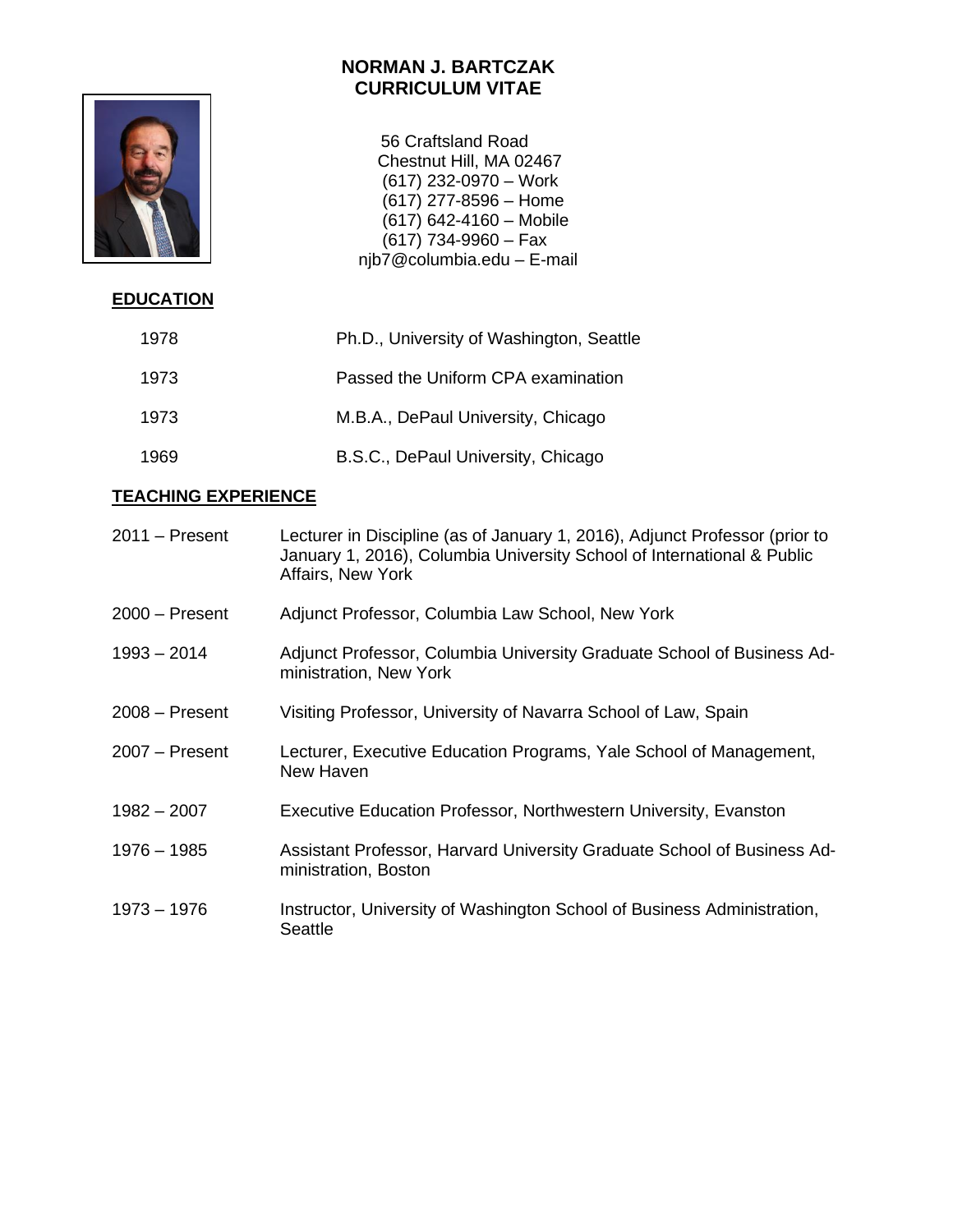## **OUTSIDE PROFESSIONAL ACTIVITIES**

2016 – Present SIPA requires its faculty members to disclose any professional activities that might present a real or apparent conflict of interest. My outside professional activities are as follows:

## **2020**

- 1. University of Navarra Spain Virtually Teaching in International Law Program (8 3 hour class sessions over Spring Break; plus  $8 - 3$  hour class sessions end of summer)
- 2. Yale University School of Management Virtually Teaching in Executive Education Programs  $(5 - 3$  hour class sessions)
- 3. Columbia Law School Virtually Teaching Private Sector Law Firm Associates (5 2 hour class sessions in June 2020)

# **2019**

- 1. University of Navarra Spain Teaching in International Law Program (8 3 hour class sessions over Spring Break; plus 8 – 3 hour class sessions end of summer)
- 2. Yale University School of Management Teaching in Executive Education Programs  $(5 3)$ hour class sessions)

# **2018**

- 1. University of Navarra Spain Teaching in International Law Program (8 3 hour class sessions over Spring Break; plus 8 – 3 hour class sessions end of summer)
- 2. Yale University School of Management Teaching in Executive Education Programs  $(5 3)$ hour class sessions)

# **2017**

- 1. University of Navarra Spain Teaching in International Law Program (8 3 hour class sessions over Spring Break; plus 8 – 3 hour class sessions end of summer)
- 2. Yale University School of Management Teaching in Executive Education Programs  $(5 3)$ hour class sessions)
- 3. West Monroe Partners (Chicago Consulting Firm) Teaching Financial Statement Analysis (4 – 3 hour class sessions)

## **2016**

- 1. University of Navarra Spain Teaching in International Law Program (8 3 hour class sessions over Spring Break; plus 8 – 3 hour class sessions end of summer)
- 2. Yale University School of Management Teaching in Executive Education Programs  $(5 3)$ hour class sessions)
- 3. Paul, Weiss, Rifkind, Wharton & Garrison LLP (New York City Law Firm) Teaching Financial Statement Analysis to Law Firm Associates (2 – 3 hour class sessions)
- 4. Anderson, Ogilvie & Brewer LLP (San Francisco Law Firm) Expert Witness in Valuation Case (20 hours work)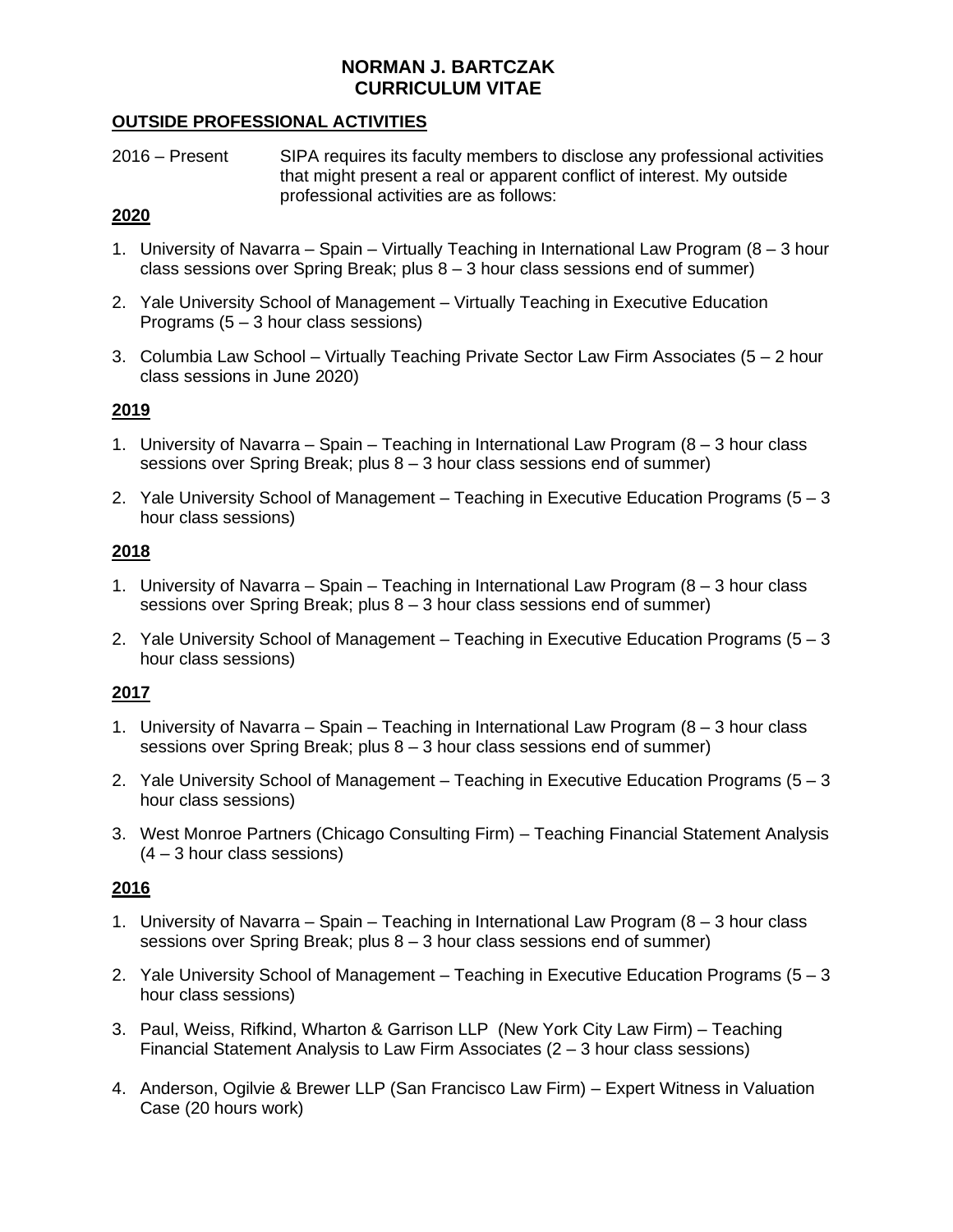## **BUSINESS EXPERIENCE: 1985 – Present**

Founder and Owner, Financial Statement Investigation, Inc. (formerly The Center for Financial Strategy, Inc.), a Boston-based executive education consulting firm. Prepares and delivers executive education consulting services and seminars to financial service institutions, Fortune 1000 companies and government agencies throughout the U.S. and abroad. In addition, provides expert witness testimony in judicial proceedings involving misrepresentations in financial statements and valuation issues.

## **PROFESSIONAL AND HONORARY MEMBERSHIPS/AWARDS**

American Institute of Certified Public Accountants

New York Society of Security Analysts

American Accounting Association

American Bar Association

Recipient (2003) of The Margaret Chandler Memorial Award for Commitment to Excellence at Columbia Business School

Recipient (2010) of Dean's Award for Teaching Excellence at Columbia Business School

During the Spring 2018, Fall 2018, Spring 2019, and Fall 2019 terms, my course, Accounting for International & Public Affairs", was one of the "Top Five" at SIPA—out of nearly 200 courses taught each term.

## **PUBLICATIONS**

"Another Look at Cash Flow", The New York Times, Forum Section, April 8, 1984 (with Cornelius J. Casey)

"Number-Crunching Is Not Enough", The New York Times, Forum Section, April 15, 1984 (with Cornelius J. Casey)

"Cash Flow -- It's Not the Bottom Line", Harvard Business Review, July-August, 1984 (with Cornelius J. Casey)

"Cash-Flow Analysis Seen by Business Professors As a Fallible Indicator of Corporations Health", interview in The Wall Street Journal, August 10, 1984 (with Cornelius J. Casey)

"Using Operating Cash Flow Data to Predict Financial Distress: Some Extensions", Journal of Accounting Research, Autumn 1985 (with Cornelius J. Casey)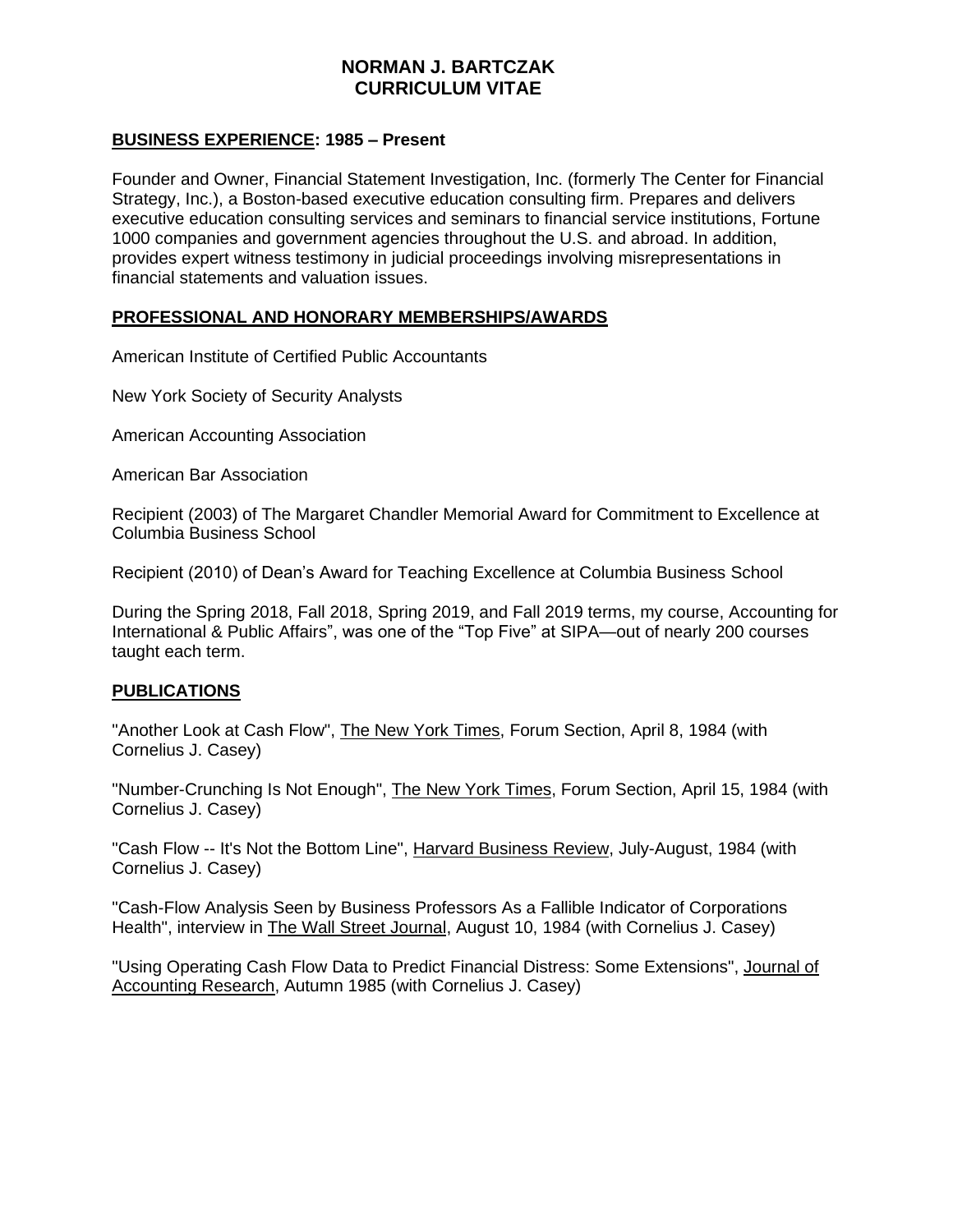## **CASE STUDIES AND TEACHING NOTES**

# **Case Studies for Columbia – SIPA, Law School & Business School Classes: 1993 – Present**

| <b>Introductory Financial Statement Preparation Cases</b> | <b>Author</b> | <b>Written For</b> | Date       |
|-----------------------------------------------------------|---------------|--------------------|------------|
|                                                           |               |                    |            |
| Baby Works, Inc.                                          | <b>NJB</b>    | CU                 | 3/6/2017   |
| Bedding Discounters, Inc.                                 | <b>NJB</b>    | CU                 | 3/3/2016   |
| Brainteaser, Inc.                                         | NJB           | CU                 | 3/8/2017   |
| Calle Mayor Café                                          | <b>NJB</b>    | UNLS               | 10/24/16   |
| Edutainment, Inc.                                         | <b>NJB</b>    | CU                 | 3/7/2017   |
| Empire Bargain Stores, Inc.                               | <b>NJB</b>    | CU                 | 10/30/2013 |
| Finish Line Athletics (Revised 10/24/2019)                | NJB           | CU                 | 10/22/2015 |
| Finish Line Atletismo                                     | <b>NJB</b>    | UNLS               | 10/10/2017 |
| Good Night's Rest, Inc.                                   | <b>NJB</b>    | CU                 | 3/4/2020   |
| Green Acres Lumber Company (Revised 9/1/2020)             | <b>NJB</b>    | CU                 | 1/23/2013  |
| High Street Café                                          | <b>NJB</b>    | CU                 | 4/23/2015  |
| Maximum Fitness, Inc.                                     | <b>NJB</b>    | CU                 | 2/29/2018  |
| Monachil Inn                                              | <b>NJB</b>    | UNLS               | 9/16/2010  |
| <b>Optimum Fitness Centers</b>                            | NJB           | CU                 | 2/23/2003  |
| Overlook Inn (Revised 9/1/2020)                           | <b>NJB</b>    | CU                 | 1/23/2013  |
| Pan Fresco (Revised 3/6/2019)                             | <b>NJB</b>    | CU                 | 10/20/2016 |
| Sunshine Lite-Stick, Inc. (Revised 9/1/2020)              | <b>NJB</b>    | CU                 | 5/31/2017  |
| Stable Company                                            | <b>NJB</b>    | CU                 | 2/22/2001  |
| Toddler Town, Inc. (Revised 9/1/2020)                     | <b>NJB</b>    | CU                 | 3/12/2015  |

**NOTE: Detailed solutions are available for all of the above case studies.**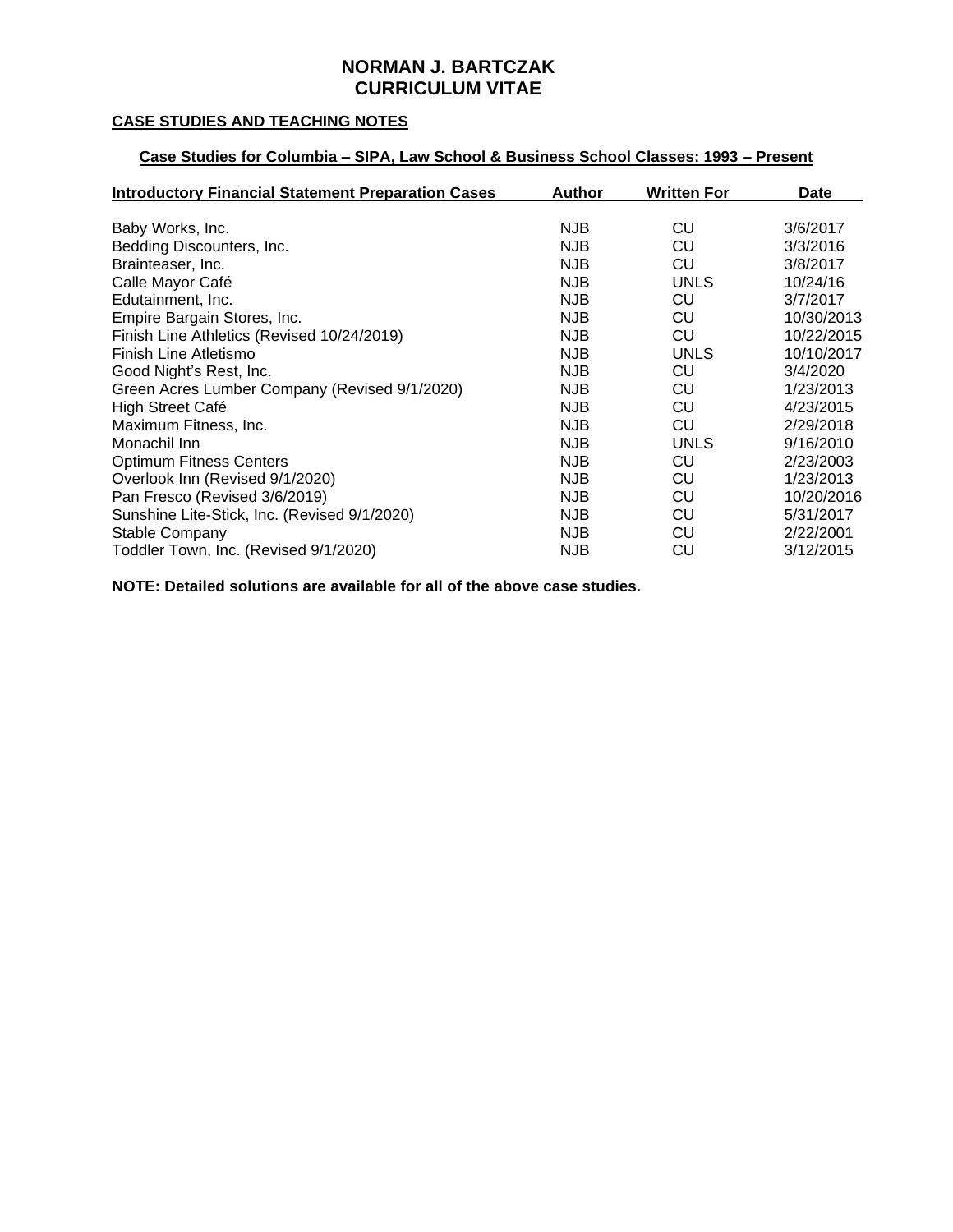| Financial Reporting and Analysis - Chronological Order | <b>Author</b> | <b>Written For</b> | <b>Date</b> |
|--------------------------------------------------------|---------------|--------------------|-------------|
| Netflix, Inc. (NFLX)                                   | <b>NJB</b>    | <b>CU</b>          | 05/04/2020  |
| Tesla, Inc.                                            | <b>NJB</b>    | <b>CU</b>          | 05/06/2019  |
| Amazon.com, Inc.                                       | <b>NJB</b>    | CU                 | 12/10/2018  |
| Unidentified Industries - 2018                         | <b>NJB</b>    | <b>CU</b>          | 03/03/2019  |
| EBIX, Ltd. (EBIX)                                      | <b>NJB</b>    | CU                 | 12/12/2016  |
| America Online, Inc. (AOL)                             | <b>NJB</b>    | <b>CU</b>          | 11/07/2016  |
| Herbalife, Ltd. (HLF).                                 | <b>NJB</b>    | <b>CU</b>          | 05/02/2016  |
| Valeant Pharmaceuticals International, Inc. (VRX)      | <b>NJB</b>    | CU                 | 12/11/2015  |
| Liberator Medical Holdings (LBMH)                      | <b>NJB</b>    | <b>CU</b>          | 05/04/2015  |
| Microsoft Corporation: 2014 (MSFT)                     | <b>NJB</b>    | <b>CU</b>          | 12/08/2014  |
| Diamond Foods, Inc. (DMND)                             | <b>NJB</b>    | CU                 | 04/27/2012  |
| First Solar, Inc. (FSLR)                               | <b>NJB</b>    | <b>CU</b>          | 08/19/2011  |
| Town Sports International Holdings (CLUB)              | <b>NJB</b>    | <b>CU</b>          | 04/30/2010  |
| BIDZ.com (BIDZ)                                        | <b>NJB</b>    | CU                 | 12/04/2009  |
| Alliance Data Systems Corporation (ADS)                | <b>NJB</b>    | <b>CU</b>          | 08/07/2009  |
| FTI Consulting, Inc. (FCN)                             | <b>NJB</b>    | <b>CU</b>          | 08/06/2008  |
| Advent Software, Inc. (ADVS)                           | <b>NJB</b>    | CU                 | 12/10/2007  |
| Usana Health Sciences Inc. (USNA)                      | <b>NJB</b>    | <b>CU</b>          | 08/18/2007  |
| Heartland Payment Systems (HPY)                        | <b>NJB</b>    | <b>CU</b>          | 04/26/2007  |
| Sunbeam Corporation (SOC)                              | <b>NJB</b>    | CU                 | 03/16/2007  |
| Overstock.com (OSTK)                                   | <b>NJB</b>    | <b>CU</b>          | 12/08/2006  |
| HealthSouth Corporation (HRC)                          | <b>NJB</b>    | <b>CU</b>          | 10/17/2006  |
| General Electric Company (GE)                          | <b>NJB</b>    | CU                 | 04/23/2006  |
| Natural Health Trends Corp. (BHIP)                     | <b>NJB</b>    | CU                 | 12/09/2005  |
| Kohl's Corporation (KSS)                               | <b>NJB</b>    | CU                 | 08/17/2005  |
| Lakes Entertainment (LACO)                             | <b>NJB</b>    | <b>CU</b>          | 08/05/2005  |
| Saks, Inc. (SKS)                                       | <b>NJB</b>    | CU                 | 04/27/2005  |
| Krispy Kreme Doughnuts, Inc. (KKD)                     | <b>NJB</b>    | <b>CU</b>          | 12/07/2004  |
| Career Education (CECO)                                | <b>NJB</b>    | <b>CU</b>          | 08/04/2004  |
| Friedman's (FRM)                                       | <b>NJB</b>    | <b>CU</b>          | 05/07/2004  |
| Take-Two Interactive (TTWO)                            | <b>NJB</b>    | <b>CU</b>          | 04/16/2004  |
| PolyMedica Corporation (PLMD)                          | <b>NJB</b>    | <b>CU</b>          | 05/23/2003  |
| Pre-Paid Legal Services, Inc. (PLMD)                   | <b>NJB</b>    | <b>CU</b>          | 11/22/2002  |
| A.C. Contracting, Inc.                                 | <b>NJB</b>    | <b>CU</b>          | 08/12/2002  |
| Mobilecraft Homes, Inc.                                | <b>NJB</b>    | <b>CU</b>          | 05/03/2002  |
| Microstrategy, Inc. (MSTR)                             | <b>NJB</b>    | <b>CU</b>          | 03/06/2000  |
| Cartran America, Inc.                                  | <b>NJB</b>    | CU                 | 09/28/1995  |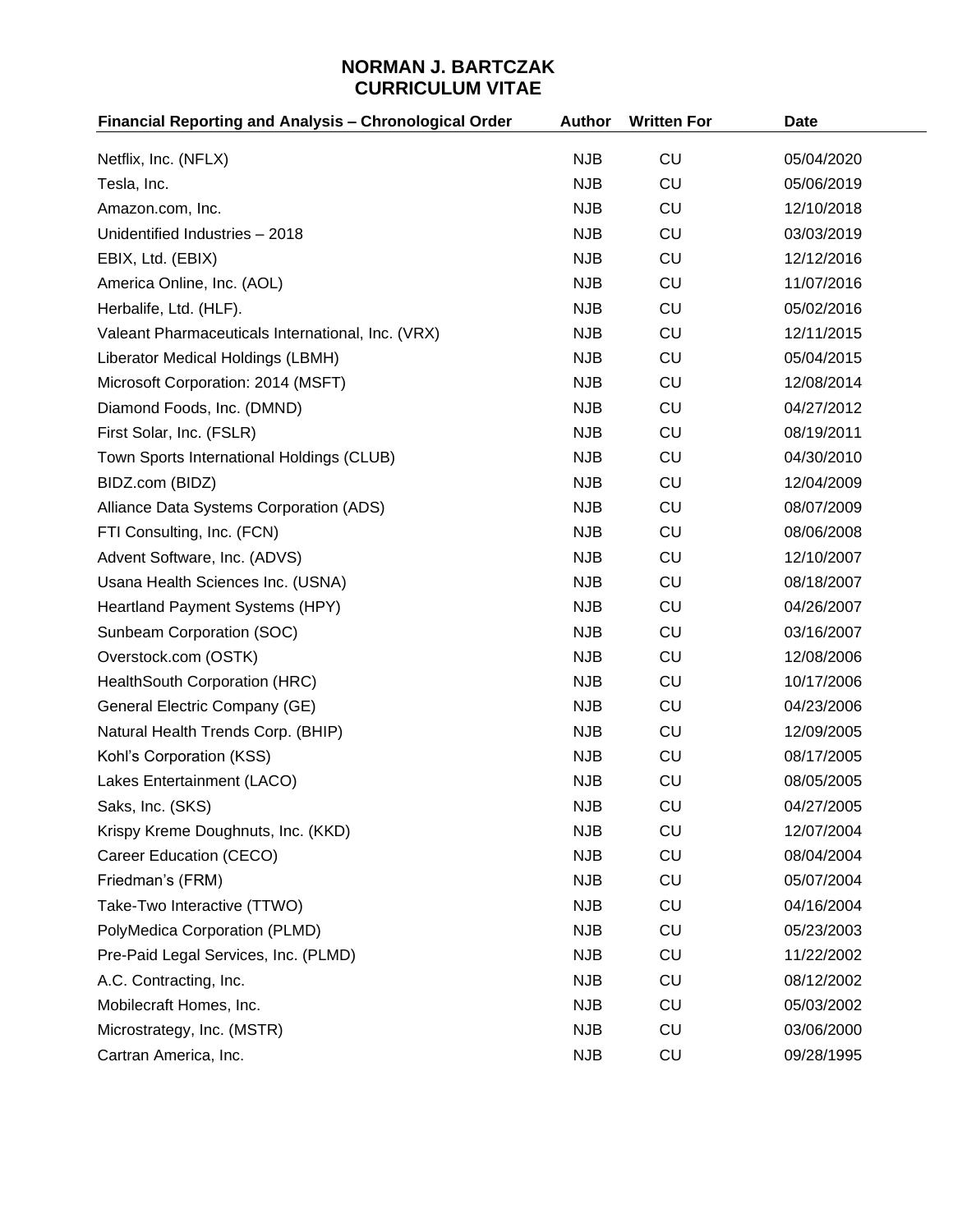## **Harvard Business School Case Studies (HBS Case Services Number): 1978 – 1989**

## **FINANCIAL REPORTING AND ANALYSIS**

Leitel Manufacturing Co. (9-178-229) in Case Problems in Management Accounting, M. Edgar Barrett and William J. Bruns, Jr., Second Edition, Richard D. Irwin, Inc., Homewood, Illinois, 1985 Loews Corporation (C) (9-180-070) Itel Corp. (9-180-124) Bartones Industries, Inc. (9-180-150) NVF Company (9-180-151) SCM Corp. (9-181-069) in Corporate Financial Reporting and Analysis: Text and Cases, David F. Hawkins, Third Edition, Richard D. Irwin, Inc., Homewood, Illinois, 1986 Craftsland International (9-181-086) in Corporate Financial Reporting and Analysis: Text and Cases, David F. Hawkins, Third Edition, Richard D. Irwin, Inc., Homewood, Illinois, 1986 SCM Corp. -- 1980 (9-181-095) GTI Corp. (9-181-117) Marion Laboratories (9-181-118) Cooper Tire and Rubber Co. (9-181-120) General Electric Co.: Financial Analysis (A) (9-182-049) Baxter Travenol Laboratories, Inc. (9-182-072) in Corporate Financial Reporting and Analysis: Text and Cases, David F. Hawkins, Third Edition, Richard D. Irwin, Inc., Homewood, Illinois, 1986 DCC, Inc. (9-182-075) Martin Industries, Inc. (9-182-090) Kaiser Steel Corporation (9-182-124) SafeCard Services, Inc. (9-182-156) in Corporate Financial Reporting and Analysis: Text and Cases, David F. Hawkins, Third Edition, Richard D. Irwin, Inc., Homewood, Illinois, 1986 Kaiser Steel Corp. -- 1980 (9-182-166) Holly Sugar Corp. (9-182-199) Westinghouse Electric Corp.: Quality of Earnings Analysis (9-182-239) in Corporate Financial Reporting and Analysis: Text and Cases, David F. Hawkins, Third Edition, Richard D. Irwin, Inc., Homewood, Illinois, 1986 Quality Furniture Co. (9-182-234) in Corporate Financial Reporting and Analysis: Text and Cases, David F. Hawkins, Third Edition, Richard D. Irwin, Inc., Homewood, Illinois, 1986 General Electric Co.: Quality of Earnings Analysis (9-182-243) in Corporate Financial Reporting and Analysis: Text and Cases, David F. Hawkins, Third Edition, Richard D. Irwin, Inc., Homewood, Illinois, 1986 Jonathan Logan, Inc. (9-182-252)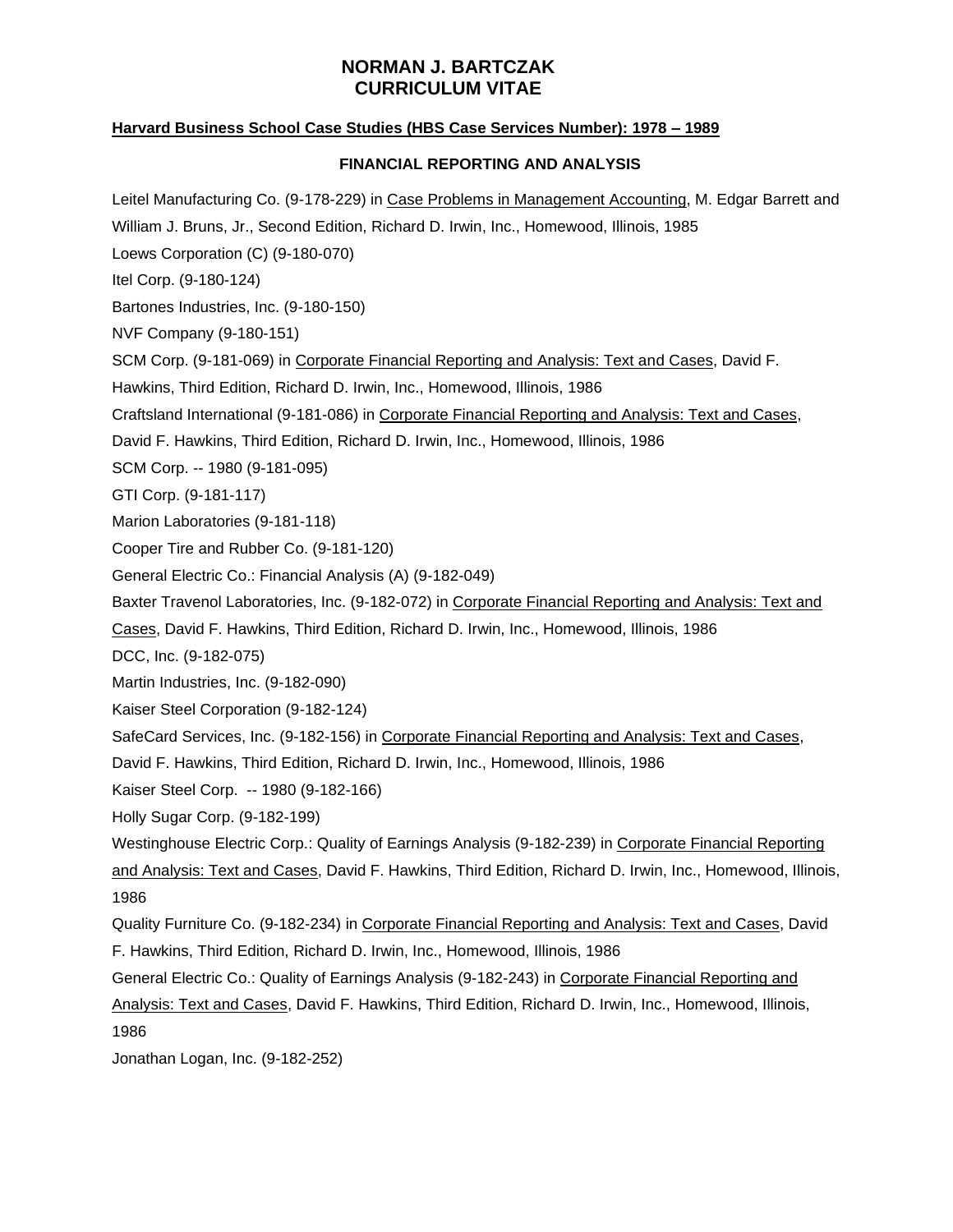D.C. Contracting (A) (9-182-260) in Corporate Financial Reporting and Analysis: Text and Cases, David F. Hawkins, Third Edition, Richard D. Irwin, Inc., Homewood, Illinois, 1986 D.C. Contracting (B) (9-182-261) Casey Manufacturing Co. (9-183-017) Chrysler Corp. -- 1971 (9-183-075) in Corporate Financial Reporting and Analysis: Text and Cases, David F. Hawkins, Third Edition, Richard D. Irwin, Inc., Homewood, Illinois, 1986 Pizza Time Theatre, Inc. (9-183-132) A.T. Bliss and Co., Inc. (9-183-160) in Corporate Financial Reporting and Analysis: Text and Cases, David F. Hawkins, Third Edition, Richard D. Irwin, Inc., Homewood, Illinois, 1986 Bishop Industries, Inc. (9-183-165) in Corporate Financial Reporting and Analysis: Text and Cases, David F. Hawkins, Third Edition, Richard D. Irwin, Inc., Homewood, Illinois, 1986 Chemalite, Inc. - "DuPont Analysis" (9-289-052) CGA Computer Associates, Inc. (9-189-177)

#### **CREDIT ANALYSIS**

Inland National Bank (A) (9-185-081) (with Charles M. Williams and Glenn Bingham) Inland National Bank (B) (9-185-082) (with Charles M. Williams and Glenn Bingham) Inland National Bank (C) (9-185-083) (with Charles M. Williams and Glenn Bingham) Gordon Bargain Stores, Inc. (A) (9-288-058) (with Charles M. Williams) Gordon Bargain Stores, Inc. (B) (9-288-059) (with Charles M. Williams) Gordon Bargain Stores, Inc. (C) (9-288-060) (with Charles M. Williams) Newport Beach Electronics Company (9-289-014) (with Charles M. Williams) Bashour, Incorporated (A) (9-289-015) (with Charles M. Williams) Bashour, Incorporated (B) (9-289-016) (with Charles M. Williams) Scientific Engineering Company (A) (9-289-021) (with Charles M. Williams) Scientific Engineering Company (B) (9-289-022) (with Charles M. Williams) Meyers Cabinet Company (A) (9-289-023) (with Charles M. Williams) Meyers Cabinet Company (B) (9-289-024) (with Charles M. Williams)

#### **INTERNATIONAL FINANCIAL REPORTING**

Ford Motor Company (U.K.) -- Inflation Accounting (A) (4-179-099) Ford Motor Company (U.K.) -- Inflation Accounting (B) (1-179-100) Ford Motor Company (U.K.) -- Inflation Accounting (C) (1-179-135) Petrobras S.A.: "Monetary Correction" of Financial Statements in Brazil (1-179-101) Lonrho Limited (1-179-207) Siemens AG (9-180-059)\* Sandvik AB (9-180-028)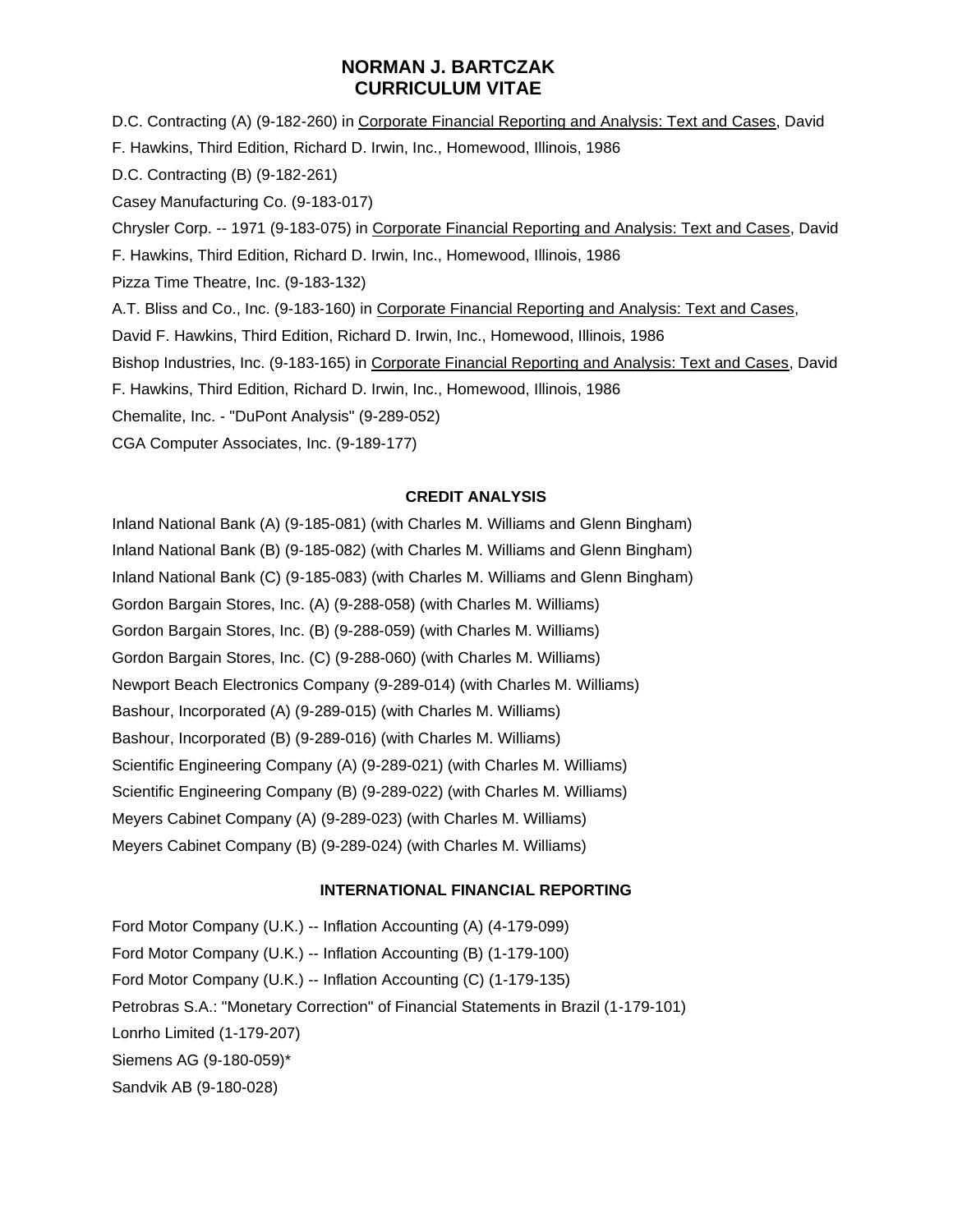## **Proprietary Case Studies for Clients of Financial Statement Investigation: 1993 – Present**

| <b>Financial Reporting and Analysis</b> | <b>Author</b> | <b>Written For</b>           | <b>Date</b> |
|-----------------------------------------|---------------|------------------------------|-------------|
| <b>Bally Total Fitness</b>              | <b>NJB</b>    | Moody's Investors Service    | 5/7/2007    |
| <b>Bristol-Myers Squibb</b>             | <b>NJB</b>    | Abrams Capital               | 5/25/2007   |
| Cisco Systems, Inc. (CSCO)              | <b>NJB</b>    | Abrams Capital               | 5/25/2007   |
| Dreamlife, Inc.                         | <b>NJB</b>    | <b>AIG</b>                   | 5/3/2000    |
| Electroworld                            | <b>NJB</b>    | <b>AIG</b>                   | 8/9/2003    |
| <b>Estee Lauder</b>                     | <b>NJB</b>    | <b>IBM</b>                   | 4/12/2004   |
| Freddie Mac                             | <b>NJB</b>    | Janus                        | 8/15/2003   |
| Great Lakes Truck Company (A)(B)        | <b>NJB</b>    | PricewaterhouseCoopers       | 7/15/2005   |
| Keystone Air Products, Inc.             | <b>NJB</b>    | First Tennessee Bank         | 1/1/1999    |
| Plant Equipment, Inc.                   | <b>NJB</b>    | PricewaterhouseCoopers       | 5/29/2003   |
| Puritan Soft Drink Company              | <b>NJB</b>    | PricewaterhouseCoopers       | 8/10/2005   |
| Sterling Software - Knowledgeware, Inc. | <b>NJB</b>    | <b>Broadview Associates</b>  | 7/30/1996   |
| Unidentified Industries - Asia          | <b>NJB</b>    | Moody's Investors Service    | 6/21/2006   |
| Unidentified Industries - China         | <b>NJB</b>    | Yale School of Management    | 4/21/2011   |
| Unidentified Industries - Europe        | <b>NJB</b>    | Yale School of Management    | 2/9/2011    |
| Unidentified Industries - Latin America | <b>NJB</b>    | Yale School of Management    | 3/19/2007   |
| Unidentified Industries - Spain         | <b>NJB</b>    | University of Navarra        | 12/12/2008  |
| <b>Weldotron Corporation</b>            | <b>NJB</b>    | Northwestern University      | 7/1/1999    |
|                                         |               | <b>Written For</b>           |             |
| <b>Corporate Finance Cases</b>          | <b>Author</b> |                              | <b>Date</b> |
| Clean Shower LP (A)(B)(C)               | <b>NJB</b>    | <b>First Union Bank</b>      | 11/9/2000   |
| Mark Brooks Company                     | <b>NJB</b>    | <b>First Union Bank</b>      | 6/6/2000    |
| <b>Merkert American Corporation</b>     | <b>NJB</b>    | <b>First Union Bank</b>      | 12/31/1998  |
| <b>Credit Analysis Cases</b>            | <b>Author</b> | <b>Written For</b>           | <b>Date</b> |
| 99 Cents Only Stores (NDN)              | <b>NJB</b>    | <b>IBM</b>                   | 2/29/2004   |
| <b>Barneys New York</b>                 | <b>NJB</b>    | <b>CIT</b>                   | 8/5/1999    |
| Corinthian Colleges, Inc.               | <b>NJB</b>    | Prudential                   | 9/5/2001    |
| Eastern Shore Packing Company           | <b>NJB</b>    | <b>Wells Fargo</b>           | 5/19/1998   |
| <b>Hartwell Companies</b>               | <b>NJB</b>    | <b>First Chicago</b>         | 9/1/2002    |
| Ipalco Enterprises, Inc.                | <b>NJB</b>    | <b>First Union</b>           | 5/1/1999    |
| Kanebo Ltd.                             | <b>NJB</b>    | Moody's Investors Service    | 6/30/2006   |
| Larkin Corporation                      | <b>NJB</b>    | Minerals Technologies        | 2/28/2002   |
| Longhorn Bargain Stores (A)(B)(C)       | <b>NJB</b>    | <b>IBM</b>                   | 12/5/2005   |
| Seaspan International Limited           | <b>NJB</b>    | <b>Toronto-Dominion Bank</b> | 9/25/1996   |
| <b>Tokara North America</b>             | <b>NJB</b>    | <b>CIT</b>                   | 9/16/2002   |
| Wilson Equipment Company (A)(B)(C)(D)   | <b>NJB</b>    | <b>CIT</b>                   | 6/1/1993    |

## **Proprietary Case Studies for Clients of Financial Statement Investigation: 1980 - 1993**

#### **CREDIT ANALYSIS**

Pilgrim's Pride Corporation (A) (B) (proprietary case of FSI client) Simmons Industries, Inc. (proprietary case of FSI client) ATI Medical, Inc. (proprietary case of FSI client) Sun World International, Inc. (A) (B) (proprietary case of FSI client) GenFarm Limited Partnership (A) (B) (C) (D) (E) (proprietary case of FSI client) H.J. Baker & Bro., Inc. (proprietary case of FSI client)